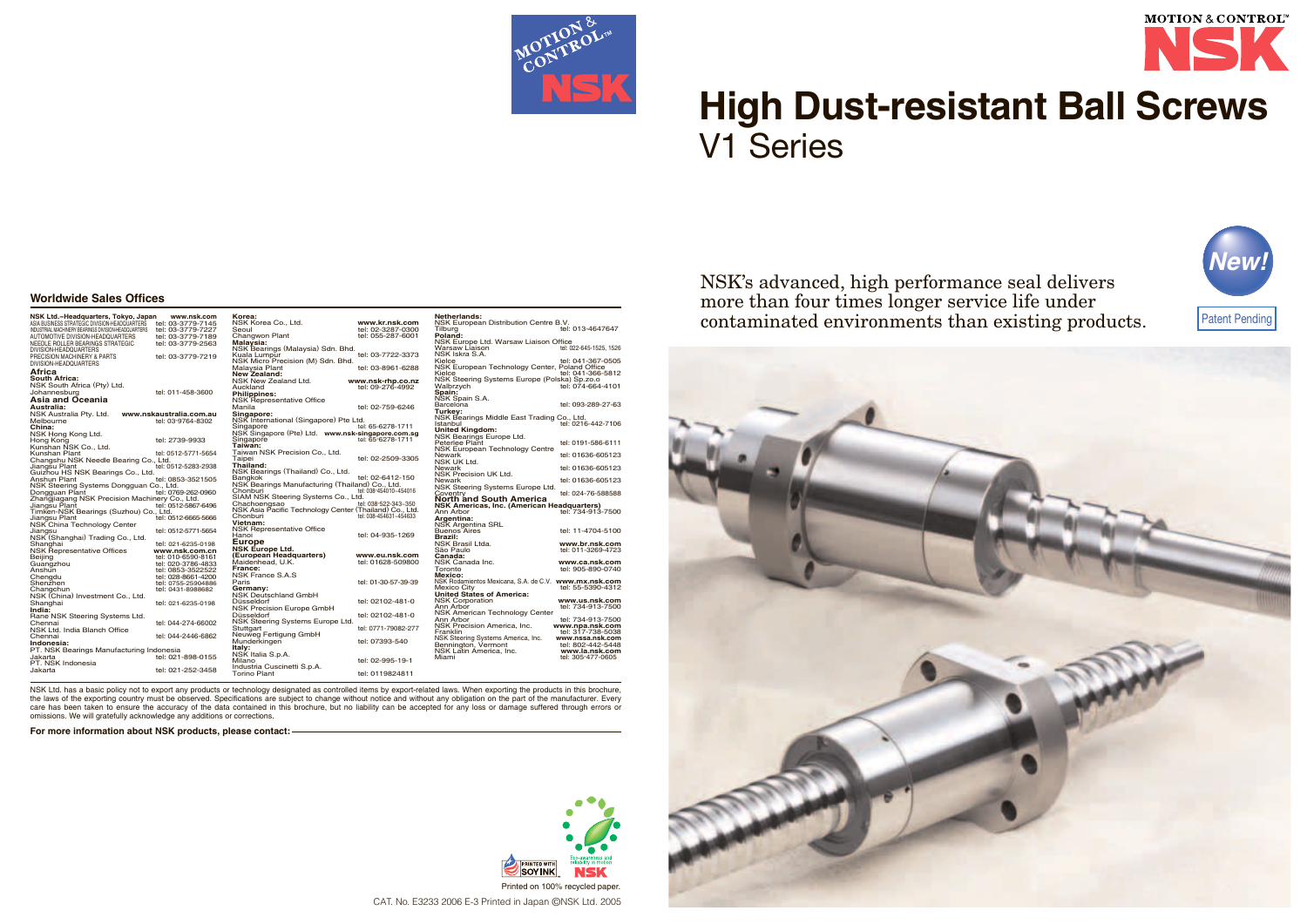**With dramatically improved sealing performance, the V1 series delivers outstanding functionality and long operating life under contaminated environments.**

**A wide range of options enables users to select the ideal choice for specific application needs, from processing machinery to large-sized tables and conveyors.**

> • Axial play  $\cdots$  Axial play can be selected from less than or equal to 0 (code Z), 0.005 mm (code T), or 0.02 mm (code S).

#### **Features** 0 2 4 6 8 10 12 14 16 18 20 netration rate, % Standard seal High performance sea Test conditions ris<br>Shaft diameter 32 mm Lead 32 mm<br><sup>1</sup> Speed : 100 min<sup>-1</sup> Iron particles mixed into greas (particle size: less than  $30 \mu m$ ) applied to the screw shaft Penetration rate, more than 15% Penetration rate, less than 1% Fig. 1 Particle penetration rate 0 500 1 000 1 500 2 000 2 500 3 000 3 500 4 000 Distance traveled, km Standard seal High performance seal Test conditions Specimen: Shaft diameter 32 mm Lead 32 mm Speed: 40 m/min Stroke: 700 mm Utione: 700 H וח <del>ד.</del>ו אי ג.<br>ication: LRL 3 gre eload re after approx. 700 km Preload remained after approx. 3 000 km Fig. 2 Extreme durability test results using iron particles **More than four times longer service life under contaminated environments** High performance seals extend ball screw durability under severely contaminated environments with iron powder. Extreme durability tests under contaminated environments show the durability of the V1 series extends more than four times longer than our existing series with a standard seal. **High-speed operation up to 150 000 d·n** For ultimate smoothness of ball recirculation, the internal ball recirculation method enables high-speed operation at a maximum of d·n 150 000. Large lead specifications allow high-speeds of 150 m/min. Note: Critical speed due to resonance of the screw shaft should be examined for individual strokes. To determine critical speed, refer to the NSK General Catalog of Precision Machine Components (CAT No. E3161). **Quieter by 6 dB** Reduces noise level by more than 6 dB compared with our conventional tube-type ball screws, thereby providing low-noise and good noise tone features. Before passage through high performance seal After passage through high performance seal All contaminants adhering to the screw shaft are swept away after passage through high performance seals. Contamination before and after particle penetration test **Reduces particle penetration rate to less than 1/15** Specially profiled screw shaft grooves and high performance seals prevent the entry of fine contaminants. Reduces particle penetration rate to less than 1/15 of existing standard products. **Long life Long life High speed High speed Low-noise Low-noise 25% smaller diameter saves space** Ball nut external diameter is up to 25% smaller than our conventional models, making possible compact configurations for low-profile XY tables as well as for other devices and equipment. **Compact size** High<br>
ust-resista<br>
standard seal<br>
standard seal<br>
Fig.<br>
Long life<br>
Fig.<br>
standard seal<br>
Fig.<br>
Compact<br>
Size **dust-resistance dust-resistance High**  High performance seal Protector (optional) Screw shaft (with specially profiled grooves) NSK K1™ lubrication unit End deflector type ball nut

### **1 NSK**

# **High Dust-resistant Ball Screws V1 Series**

#### **Applications**

**Laser cutting machines, Tire buffing machines** 

**Woodworking machines, Chip mounter**

**Precision transporting equipments,**

**Positioning units, Robots, Welding lines, and others**

Observe the following precautions to maintain the long-term efficiency of these high performance seals:

1. Permissible

temperature range …Maximum operating temperature: 50 ˚C

Maximum momentary operating temperature: 80 ˚C Note: High performance seals may increase torque, which may in turn increase temperature. Please consult with NSK prior to usage under severe service conditions.

2. Chemical precautions …Never expose the ball screw to grease-removing organic solvents such as hexane or thinner. Never immerse the ball screw in kerosene or rust preventive oils which contain kerosene.

#### **Handling Precautions**

## **Specifications**

#### *1. High performance seal*

High performance seal (Japan patents: 3646452, 3692203) with special lip that contacts screw shaft cross-section and prevents entry of fine contaminants.

#### *2. NSK K1 ™ lubrication unit*

Incorporates NSK K1™ lubrication unit to sufficiently lubricate the high performance seal lip, reduce friction, and improve durability.

#### *3. Recirculation method*

Adopts end deflector recirculation method instead of conventional ball recirculation method using a return tube; deflector mounted inside the nut smoothly scoops up balls in their moving direction.

#### *4. Accuracy*

JIS C5 lead accuracy is available as standard. For additional information about accuracy, please contact NSK.

#### *5. Preload and axial play*

• Preloading … Adopts oversized ball preload, suitable for compact devices.

#### *6. Screw shaft design*

Ball screw shaft diameter on either shaft end should be less than or equal to root diameter ( *d*<sup>r</sup> in Table 1).

#### *7. Protector (optional)*

Non-contact metal protector that traces the ball screw grooves and safeguards the seal against high-temperature foreign matter.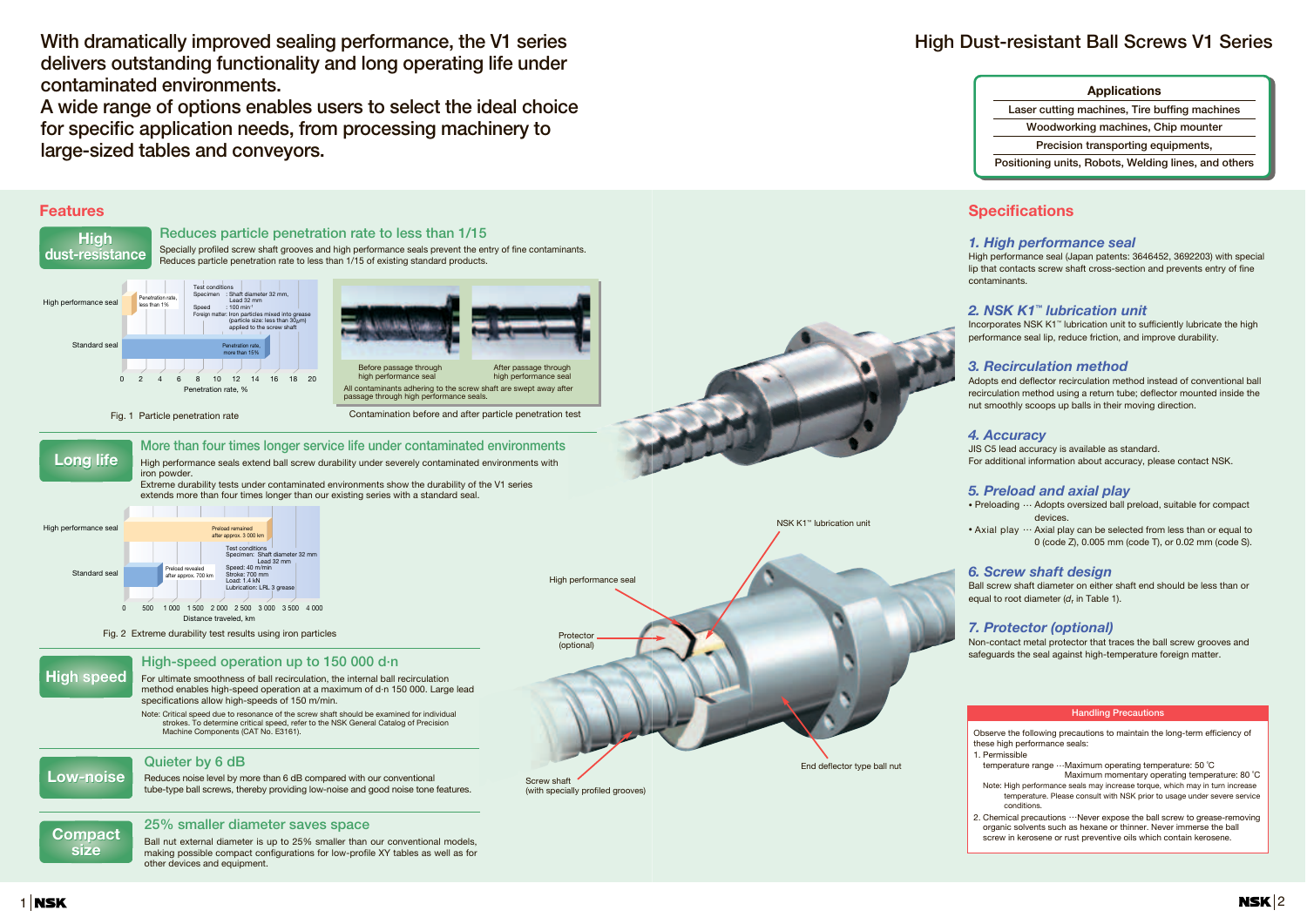## **V1 Series Dimensions**

VSS3220-5E VSS3232-4E VSS4040-4E VSS5050-4E

40 50

34.4 44.4

End deflector type ball nut



## **High Dust-resistant Ball Screws V1 Series**

Specification numbers may be used as a guide for customers and NSK prior to finalizing specifications. It is used when







|   | nsions (mm) | Maximum shaft |              |     |                  |                              |  |
|---|-------------|---------------|--------------|-----|------------------|------------------------------|--|
|   | G           | VC            | <b>TYPE</b>  | W   | $\boldsymbol{X}$ | length <sup>*2</sup><br>(mm) |  |
| 5 |             | 24.5          | I            | 71  | M <sub>8</sub>   |                              |  |
| 5 | 34          |               |              |     |                  | 2800                         |  |
| 5 |             |               |              |     |                  |                              |  |
| 5 |             |               |              |     |                  |                              |  |
|   | 38.5        | 27.5          | $\mathbf I$  | 85  | M <sub>8</sub>   | 3800                         |  |
| 5 | 46          | 27.5          | $\mathbb{I}$ | 100 | M10              | 5 0 0 0                      |  |

70 82

100 118

18

89. 107.  $126.$ 79. 94 114.

22 22

<sup>∗</sup>1 Rigidity values in this table are theoretical values derived from elastic deformation between screw grooves and balls when axial load is applied to a ball nut for which

preload is set at 1.5% of the basic dynamic load rating (*C*a).

<sup>∗</sup>2 Products with axial play may have a partially negative play (preloaded condition) depending on screw length. Refer to the NSK general catalog of Precision Machine Components CAT. No. E3161: "Manufacturing range of effective screw length in combination of accuracy grade and axial play."